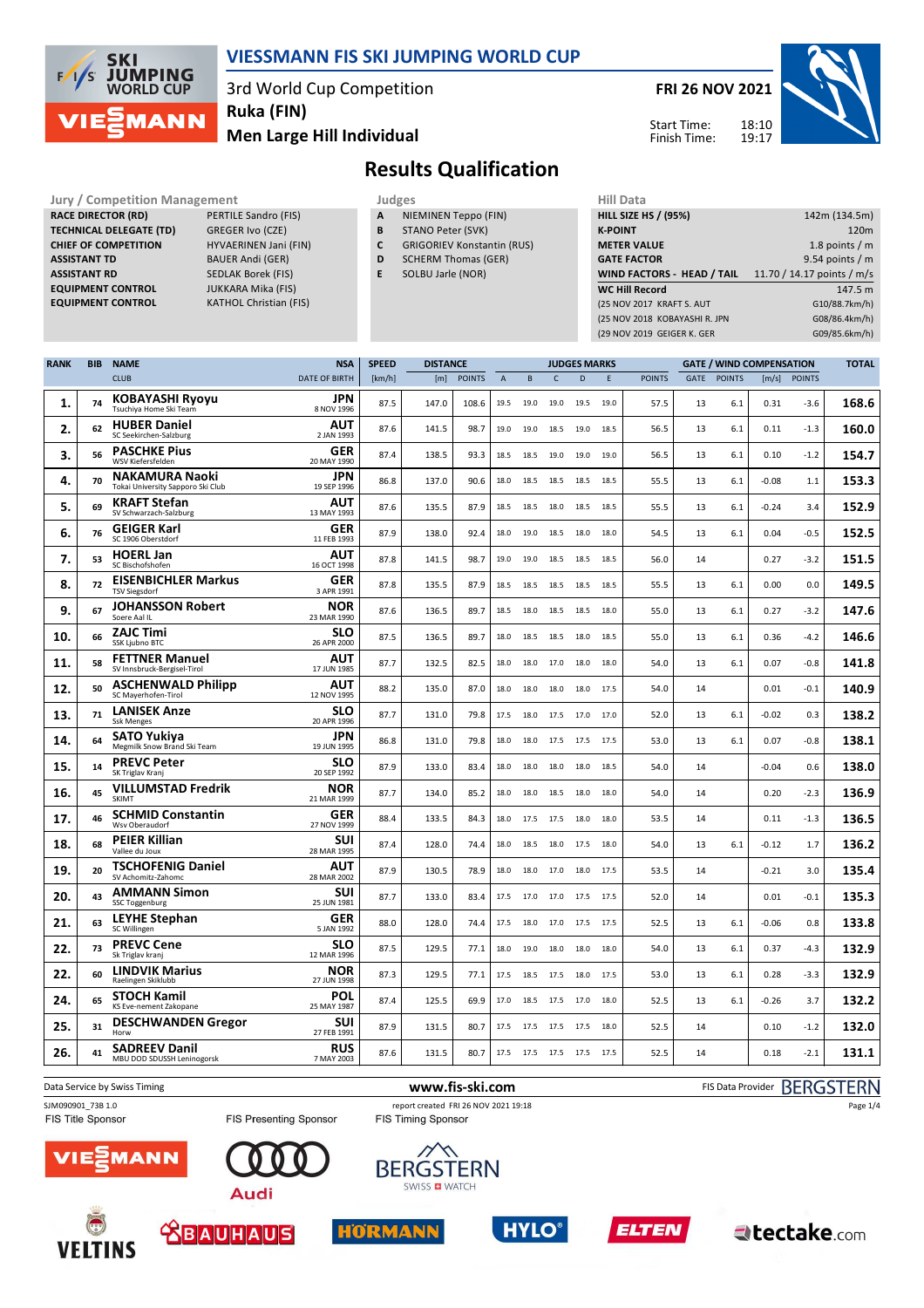

3rd World Cup Competition

**JUMPING**<br>WORLD CUP  $F/1/S$ **MANN** 

**SKI** 

**Men Large Hill Individual Ruka (FIN)**

**FRI 26 NOV 2021**

Start Time: Finish Time:



## **Results Qualification**

| <b>RANK</b>          | <b>BIB</b> | <b>NAME</b>                                               | <b>NSA</b>                | <b>SPEED</b><br><b>DISTANCE</b> |       |               |              | <b>JUDGES MARKS</b> |           |                              |      | <b>GATE / WIND COMPENSATION</b> |      |               |         |               | <b>TOTAL</b> |
|----------------------|------------|-----------------------------------------------------------|---------------------------|---------------------------------|-------|---------------|--------------|---------------------|-----------|------------------------------|------|---------------------------------|------|---------------|---------|---------------|--------------|
|                      |            | <b>CLUB</b>                                               | DATE OF BIRTH             | [km/h]                          | [m]   | <b>POINTS</b> | $\mathsf{A}$ | B                   | c         | D                            | E.   | <b>POINTS</b>                   | GATE | <b>POINTS</b> | [m/s]   | <b>POINTS</b> |              |
| 27.                  | 52         | <b>TANDE Daniel Andre</b><br>Kongsberg If                 | <b>NOR</b><br>24 JAN 1994 | 88.0                            | 129.0 | 76.2          | 18.0         | 18.0                | 18.0      | 18.0                         | 18.0 | 54.0                            | 14   |               | $-0.05$ | 0.7           | 130.9        |
| 27.                  | 12         | <b>KOS Lovro</b><br>SSK Ilirija                           | SLO<br>23 JUL 1999        | 87.6                            | 131.0 | 79.8          | 17.0         | 16.5                | 17.0      | 17.0                         | 17.5 | 51.0                            | 14   |               | -0.01   | 0.1           | 130.9        |
| 29.                  | 51         | <b>WELLINGER Andreas</b><br><b>Sc Ruhpolding</b>          | <b>GER</b><br>28 AUG 1995 | 87.9                            | 128.5 | 75.3          | 17.5         | 18.0                | 18.0      | 17.5                         | 18.0 | 53.5                            | 14   |               | $-0.14$ | 2.0           | 130.8        |
| 30.                  | 61         | <b>FORFANG Johann Andre</b><br><b>Tromsoe Skiklub</b>     | <b>NOR</b><br>4 JUL 1995  | 87.2                            | 127.0 | 72.6          | 17.0         | 18.0                | 17.0      | 17.0                         | 17.0 | 51.0                            | 13   | 6.1           | 0.18    | $-2.1$        | 127.6        |
| 31.                  | 57         | <b>KOBAYASHI Junshiro</b><br>Megmilk Snow Brand Ski Team  | JPN<br>11 JUN 1991        | 87.1                            | 124.5 | 68.1          | 17.0         | 18.0                |           | 17.5 17.5 17.5               |      | 52.5                            | 13   | 6.1           | 0.04    | $-0.5$        | 126.2        |
| 32.                  | 49         | <b>KYTOSAHO Niko</b><br>Paimion urheilijat                | <b>FIN</b><br>18 DEC 1999 | 88.1                            | 128.5 | 75.3          | 17.0         | 17.0                |           | 17.0 17.5 17.5               |      | 51.5                            | 14   |               | 0.14    | $-1.6$        | 125.2        |
| 33.                  | 59         | <b>ITO Daiki</b><br>Megmilk Snow Brand Ski Team           | JPN<br>27 DEC 1985        | 87.7                            | 123.5 | 66.3          | 17.0         | 17.5                | 16.5      | 17.5 17.0                    |      | 51.5                            | 13   | 6.1           | 0.04    | $-0.5$        | 123.4        |
| 34.                  | 48         | <b>KLIMOV Evgenii</b><br>Perm / Moscow RGSH Stolica       | <b>RUS</b><br>3 FEB 1994  | 88.4                            | 126.0 | 70.8          | 17.0         | 18.0                | 17.5      | 17.0                         | 17.5 | 52.0                            | 14   |               | 0.06    | $-0.7$        | 122.1        |
| 34.                  | 42         | ZOGRAFSKI Vladimir<br><b>NSA</b>                          | <b>BUL</b><br>14 JUL 1993 | 87.6                            | 126.5 | 71.7          | 17.5         | 17.5                | 17.5      | 18.0                         | 17.5 | 52.5                            | 14   |               | 0.18    | $-2.1$        | 122.1        |
| 36.                  | 44         | <b>SCHIFFNER Markus</b><br>UVB Hinzenbach-Oberoesterreich | AUT<br>5 JUN 1992         | 88.4                            | 126.0 | 70.8          | 16.5         | 17.0                |           | 16.5 17.0                    | 17.5 | 50.5                            | 14   |               | 0.05    | $-0.6$        | 120.7        |
| 37.                  | 38         | STEKALA Andrzej<br>Azs Zakopane                           | POL<br>30 JUN 1995        | 88.2                            | 126.0 | 70.8          | 16.5         | 17.0                | 16.5      | 16.5                         | 16.5 | 49.5                            | 14   |               | 0.05    | $-0.6$        | 119.7        |
| 38.                  | 54         | <b>ZYLA Piotr</b><br>WSS Wisla                            | POL<br>16 JAN 1987        | 87.0                            | 121.0 | 61.8          | 17.0         | 17.0                | 17.0      | 17.0                         | 16.5 | 51.0                            | 13   | 6.1           | -0.02   | 0.3           | 119.2        |
| 39.                  | 39         | SATO Keiichi<br>Megmilk Snow Brand Ski Team               | JPN<br>27 JUL 1997        | 88.1                            | 124.5 | 68.1          | 17.0         | 17.0                | 17.0      | 17.0                         | 17.0 | 51.0                            | 14   |               | 0.01    | $-0.1$        | 119.0        |
| 40.                  | 36         | <b>MANKOV Ilya</b><br>Sdushor Nizhniy Tagil               | <b>RUS</b><br>17 MAR 2003 | 87.2                            | 125.0 | 69.0          | 17.0         | 17.0                |           | 17.0 17.5 17.0               |      | 51.0                            | 14   |               | 0.14    | $-1.6$        | 118.4        |
| 41.                  | 47         | <b>TROFIMOV Roman</b><br>Sdushor CSP N. Novgorod          | <b>RUS</b><br>19 NOV 1989 | 88.0                            | 124.0 | 67.2          | 16.5         | 17.0                |           | 17.5 17.0 17.0               |      | 51.0                            | 14   |               | 0.01    | $-0.1$        | 118.1        |
| 42.                  | 10         | <b>WOLNY Jakub</b><br>LKS Klimczok Bystra                 | POL<br>15 MAY 1995        | 87.3                            | 124.0 | 67.2          | 17.0         | 17.0                | 17.0      | 17.5 17.5                    |      | 51.5                            | 14   |               | 0.07    | $-0.8$        | 117.9        |
| 43.                  | 13         | <b>FANNEMEL Anders</b><br>Hornindal II                    | NOR<br>13 MAY 1991        | 87.6                            | 123.0 | 65.4          | 16.0         | 17.5                | 16.5      | 17.0                         | 17.0 | 50.5                            | 14   |               | -0.12   | 1.7           | 117.6        |
| 44.                  | 40         | <b>PETER Dominik</b><br>Am Bachtel wald                   | SUI<br>30 MAY 2001        | 88.0                            | 122.0 | 63.6          | 17.0         | 17.0                | 17.5      | 18.0                         | 17.5 | 52.0                            | 14   |               | -0.12   | 1.7           | 117.3        |
| 45.                  | 6          | <b>NAZAROV Mikhail</b><br>Moscow RGSH Stolitsa Dinamo     | <b>RUS</b><br>14 OCT 1994 | 87.6                            | 122.0 | 63.6          | 16.5         | 16.5                |           | 17.0 17.0 17.0               |      | 50.5                            | 14   |               | 0.13    | $-1.5$        | 112.6        |
| 46.                  | 25         | <b>IPCIOGLU Fatih Arda</b><br>Tuerkiye Kayak Federasyonu  | TUR<br>28 SEP 1997        | 87.6                            | 120.0 | 60.0          | 16.0         | 16.0                |           | 16.5 17.0 17.0               |      | 49.5                            | 14   |               | 0.09    | $-1.1$        | 108.4        |
| 47.                  | 8          | <b>BRESADOLA Giovanni</b><br>C.S. ESERCITO                | ITA<br>17 FEB 2001        | 87.7                            | 119.0 | 58.2          | 16.5         | 16.5                | 16.5 16.5 |                              | 16.5 | 49.5                            | 14   |               | 0.00    | 0.0           | 107.7        |
| 48.                  | 55         | <b>KUBACKI Dawid</b><br>TS Wisla Zakopane                 | POL<br>12 MAR 1990        | 88.0                            | 114.0 | 49.2          | 16.5         | 17.5                | 17.0      | 17.0                         | 16.5 | 50.5                            | 13   | 6.1           | 0.03    | $-0.4$        | 105.4        |
| 49.                  | 9          | <b>FOUBERT Valentin</b><br>C.S courchevel                 | <b>FRA</b><br>17 AUG 2002 | 87.8                            | 118.0 | 56.4          | 16.0         | 16.0                | 16.5      | 17.0                         | 16.5 | 49.0                            | 14   |               | 0.09    | $-1.1$        | 104.3        |
| 50.                  | 29         | <b>ZNISZCZOL Aleksander</b><br>WSS Wisla                  | POL<br>8 MAR 1994         | 87.8                            | 114.5 | 50.1          | 16.0         |                     |           | 16.5 16.0 16.0               | 16.5 | 48.5                            | 14   |               | $-0.15$ | 2.1           | 100.7        |
| <b>Not Qualified</b> |            |                                                           |                           |                                 |       |               |              |                     |           |                              |      |                                 |      |               |         |               |              |
| 51.                  | 37         | <b>BOYD-CLOWES Mackenzie</b><br>Altius Nordic Ski Club    | <b>CAN</b><br>13 JUL 1991 | 88.5                            | 115.5 | 51.9          |              |                     |           | 16.0  16.5  16.5  17.0  16.5 |      | 49.5                            | 14   |               | 0.10    | $-1.2$        | 100.2        |
| 52.                  | 23         | <b>HULA Stefan</b><br>KS Eve-nement Zakopane              | <b>POL</b><br>29 SEP 1986 | 88.1                            | 116.0 | 52.8          |              |                     |           | 15.0  16.0  16.0  16.0  16.5 |      | 48.0                            | 14   |               | 0.06    | $-0.7$        | 100.1        |
| 53.                  | 75         | <b>GRANERUD Halvor Egner</b><br>Asker Skiklubb            | <b>NOR</b><br>29 MAY 1996 | 87.1                            | 111.5 | 44.7          |              |                     |           | 16.0 17.5 16.5 16.5 16.0     |      | 49.0                            | 13   | 6.1           | 0.16    | $-1.9$        | 97.9         |
| 54.                  | 16         | <b>KOZISEK Cestmir</b><br>LSK Lomnice nad Popelkou-DUKLA  | <b>CZE</b><br>9 NOV 1991  | 87.7                            | 113.0 | 47.4          |              |                     |           | 16.0 16.5 16.5 16.5 16.5     |      | 49.5                            | 14   |               | $-0.03$ | 0.4           | 97.3         |
| 55.                  | 5          | MAATTA Jarkko<br>Kainuun Hiihtoseura                      | <b>FIN</b><br>28 DEC 1994 | 87.1                            | 111.5 | 44.7          |              |                     |           | 16.0 16.0 16.0 16.5 16.5     |      | 48.5                            | 14   |               | 0.07    | $-0.8$        | 92.4         |
| 56.                  | 35         | <b>AIGRO Artti</b><br>Pohiakotkas                         | <b>EST</b><br>29 AUG 1999 | 87.3                            | 110.0 | 42.0          |              |                     |           | 16.0 16.5 16.0 16.5 16.5     |      | 49.0                            | 14   |               | $-0.09$ | 1.3           | 92.3         |
| 57.                  | 24         | <b>NOUSIAINEN Eetu</b><br>Puijo Ski club                  | <b>FIN</b><br>29 APR 1997 | 87.5                            | 110.0 | 42.0          |              |                     |           | 15.5 15.5 16.0 16.0 15.5     |      | 47.0                            | 14   |               | 0.05    | $-0.6$        | 88.4         |
|                      |            |                                                           |                           |                                 |       |               |              |                     |           |                              |      |                                 |      |               |         |               |              |

Data Service by Swiss Timing **WWW.fis-ski.com www.fis-ski.com** FIS Data Provider BERGSTERN SJM090901\_73B 1.0 report created FRI 26 NOV 2021 19:18<br>FIS Timing Sponsor FIS Timing Sponsor FIS Timing Sponsor Page 2/4FIS Presenting Sponsor ᄿ **MANN**  $7E$ **BERGSTERN** SWISS **D** WATCH **Audi** 











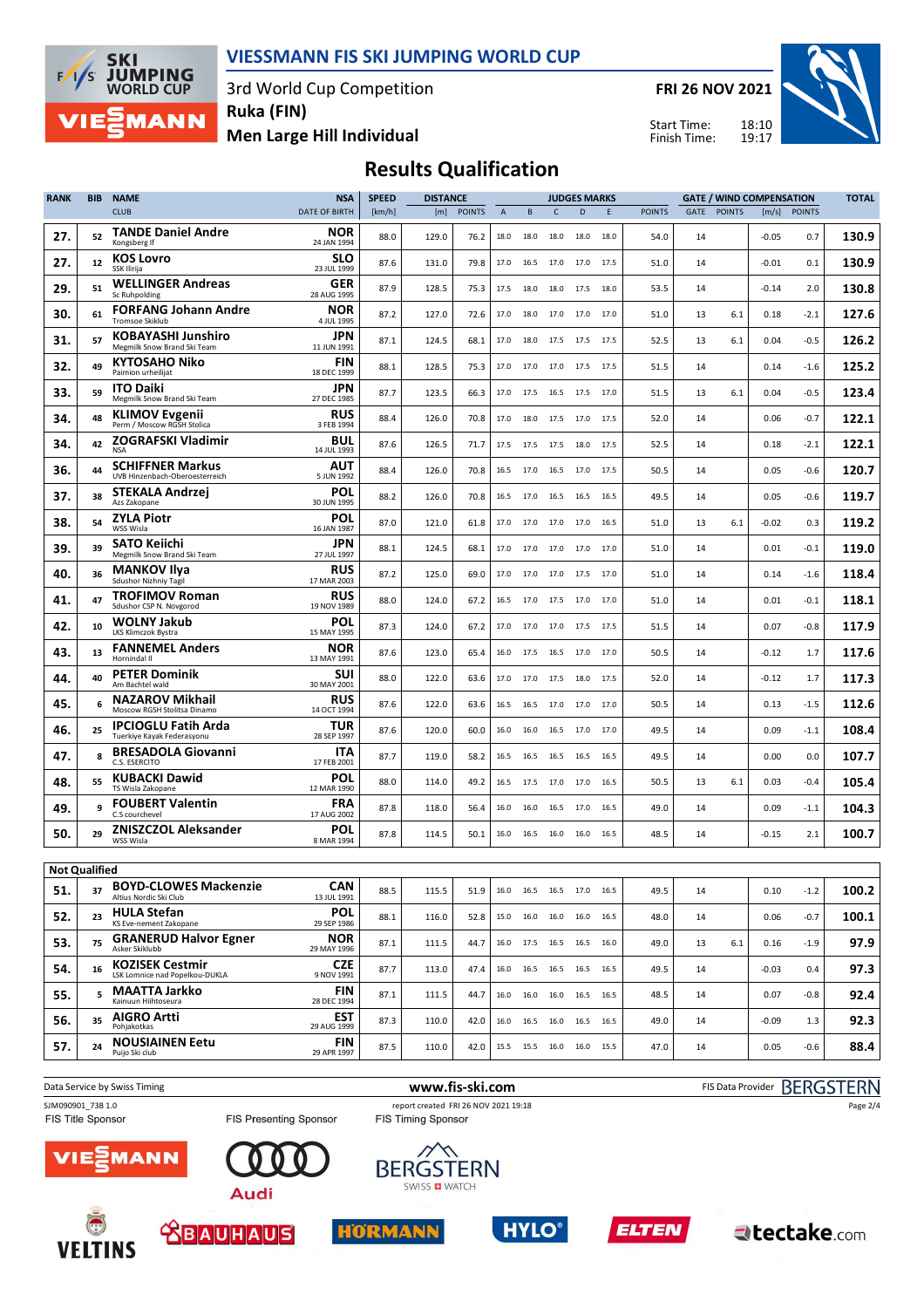

3rd World Cup Competition



**Men Large Hill Individual Ruka (FIN)**

**FRI 26 NOV 2021**

Start Time: Finish Time:



## **Results Qualification**

| <b>RANK</b> | <b>BIB</b> | <b>NAME</b>                                                     | <b>NSA</b>                | <b>SPEED</b> | <b>DISTANCE</b> |               |                | <b>JUDGES MARKS</b> |                |                          |      |               |      | <b>GATE / WIND COMPENSATION</b> |         |              |      |  |  |
|-------------|------------|-----------------------------------------------------------------|---------------------------|--------------|-----------------|---------------|----------------|---------------------|----------------|--------------------------|------|---------------|------|---------------------------------|---------|--------------|------|--|--|
|             |            | <b>CLUB</b>                                                     | <b>DATE OF BIRTH</b>      | [km/h]       | [m]             | <b>POINTS</b> | $\overline{A}$ | B                   | $\Gamma$       | D                        | F.   | <b>POINTS</b> | GATE | <b>POINTS</b>                   |         | [m/s] POINTS |      |  |  |
| 58.         | 33         | <b>POLASEK Viktor</b><br>Nove Mesto-Dukla                       | <b>CZE</b><br>18 JUL 1997 | 87.4         | 111.0           | 43.8          | 16.0           | 16.5                | 16.0           | 16.5                     | 16.5 | 49.0          | 14   |                                 | 0.44    | $-5.1$       | 87.7 |  |  |
| 59.         | 34         | <b>LARSON Casey</b><br>Norge                                    | <b>USA</b><br>16 DEC 1998 | 88.0         | 106.5           | 35.7          | 16.0           |                     | 16.5 16.5 16.5 |                          | 16.0 | 49.0          | 14   |                                 | 0.03    | $-0.4$       | 84.3 |  |  |
| 60.         | 28         | <b>INSAM Alex</b><br><b>GRUPPO SPORTIVO FIAMME ORO</b>          | <b>ITA</b><br>19 DEC 1997 | 87.4         | 108.5           | 39.3          | 14.0           | 15.5                | 15.0           | 15.0                     | 15.0 | 45.0          | 14   |                                 | 0.17    | $-2.0$       | 82.3 |  |  |
| 61.         | 30         | <b>AALTO Antti</b><br>Kiteen Urheilijat                         | <b>FIN</b><br>2 APR 1995  | 87.4         | 106.0           | 34.8          | 16.0           | 17.0 16.5           |                | 16.5                     | 16.0 | 49.0          | 14   |                                 | 0.24    | $-2.8$       | 81.0 |  |  |
| 62.         | 26         | <b>CACINA Daniel Andrei</b><br>CS DINAMO BUC-CENTRUL SPORTIV BV | <b>ROU</b><br>17 OCT 2001 | 87.2         | 103.0           | 29.4          | 16.0           |                     | 16.5 16.0 16.5 |                          | 16.0 | 48.5          | 14   |                                 | $-0.17$ | 2.4          | 80.3 |  |  |
| 63.         | 1          | <b>ALAMOMMO Andreas</b><br>Ounasyaaran Hiihtoseura              | <b>FIN</b><br>23 DEC 1998 | 87.5         | 100.0           | 24.0          | 15.5           |                     | 16.0 16.0 16.0 |                          | 16.0 | 48.0          | 14   |                                 | 0.08    | $-0.9$       | 71.1 |  |  |
| 64.         |            | <b>KAVILO Henri</b><br>Puiion Hiihtoseura                       | <b>FIN</b><br>5 JUL 1999  | 87.6         | 99.0            | 22.2          | 15.0           |                     | 16.0 15.5 16.0 |                          | 15.5 | 47.0          | 14   |                                 | 0.22    | $-2.6$       | 66.6 |  |  |
| 65.         | 18         | <b>POHJOLA Arttu</b><br>Lahden Hiihtoseura                      | <b>FIN</b><br>7 JUN 2001  | 87.3         | 96.0            | 16.8          | 15.0           |                     | 15.5 14.5 15.5 |                          | 16.0 | 46.0          | 14   |                                 | $-0.21$ | 3.0          | 65.8 |  |  |
| 66.         | 17         | <b>VASSILYEV Danil</b>                                          | <b>KAZ</b><br>22 JUL 2004 | 87.1         | 98.0            | 20.4          | 15.0           | 16.0                | 15.5           | 15.5                     | 16.0 | 47.0          | 14   |                                 | 0.16    | $-1.9$       | 65.5 |  |  |
| 67.         |            | <b>FELDOREAN Andrei</b><br>CS DINAMO BUC-CENTRUL SPORTIV BV.    | <b>ROU</b><br>13 APR 2000 | 87.0         | 96.0            | 16.8          | 15.5           | 15.5 15.5 15.5      |                |                          | 16.0 | 46.5          | 14   |                                 | $-0.02$ | 0.3          | 63.6 |  |  |
| 68.         | 15         | <b>BARTOL Tilen</b><br>SSK Sam Ihan                             | <b>SLO</b><br>17 APR 1997 | 87.7         | 98.0            | 20.4          | 14.0           |                     | 14.5 14.5 14.0 |                          | 14.5 | 43.0          | 14   |                                 | 0.17    | $-2.0$       | 61.4 |  |  |
| 69.         | 21         | <b>CINTIMAR Muhammet Irfan</b><br>Tuerkiye Kayak Federasyonu    | <b>TUR</b><br>16 JUL 1997 | 87.5         | 92.0            | 9.6           | 15.0           |                     | 16.0 15.5 15.5 |                          | 15.5 | 46.5          | 14   |                                 | $-0.18$ | 2.5          | 58.6 |  |  |
| 70.         | 19         | <b>MALTSEV Kevin</b><br>Elva Skiclub                            | <b>EST</b><br>4 JUL 2000  | 87.4         | 92.5            | 10.5          | 14.5           |                     | 15.5 15.0 15.0 |                          | 15.5 | 45.5          | 14   |                                 | $-0.08$ | 1.1          | 57.1 |  |  |
| 71.         | 32         | <b>MUMINOV Sabirzhan</b><br>Almaty                              | <b>KAZ</b><br>16 APR 1994 | 87.7         | 90.5            | 6.9           | 15.0           | 16.0                | 16.0           | 15.5                     | 15.5 | 47.0          | 14   |                                 | $-0.06$ | 0.8          | 54.7 |  |  |
| 72.         |            | <b>MERILAEINEN Eetu</b><br>Jyvaeskylae Ski club                 | <b>FIN</b><br>19 APR 1997 | 87.6         | 89.5            | 5.1           | 15.0           | 15.5                | 16.0           | 15.5                     | 15.5 | 46.5          | 14   |                                 | 0.29    | $-3.4$       | 48.2 |  |  |
| 73.         |            | <b>HEIKKINEN Kalle</b><br>Kuusamon Era-veikot                   | <b>FIN</b><br>16 SEP 1999 | 87.5         | 91.0            | 7.8           | 13.5           |                     |                | 14.0 15.0 14.5 14.0      |      | 42.5          | 14   |                                 | 0.25    | $-2.9$       | 47.4 |  |  |
| 74.         | 11         | <b>SOUKUP Matthew</b><br>Altius Nordic Ski Club                 | <b>CAN</b><br>31 AUG 1997 | 87.5         | 83.5            | $-5.7$        | 15.0           |                     | 15.5 15.0 15.5 |                          | 15.0 | 45.5          | 14   |                                 | $-0.12$ | 1.7          | 41.5 |  |  |
| 75.         | 22         | <b>CHOI Heung Chul</b><br>High1 Resort                          | <b>KOR</b><br>3 DEC 1981  | 87.3         | 80.0            | $-12.0$       |                |                     |                | 13.5 14.0 14.0 13.5 13.5 |      | 41.0          | 14   |                                 | 0.17    | $-2.0$       | 27.0 |  |  |
|             |            | <b>Not Permitted To Start</b>                                   |                           |              |                 |               |                |                     |                |                          |      |               |      |                                 |         |              |      |  |  |

27 CONTAMINE Mathis FRA SCE 4

SCE 4 : SUIT